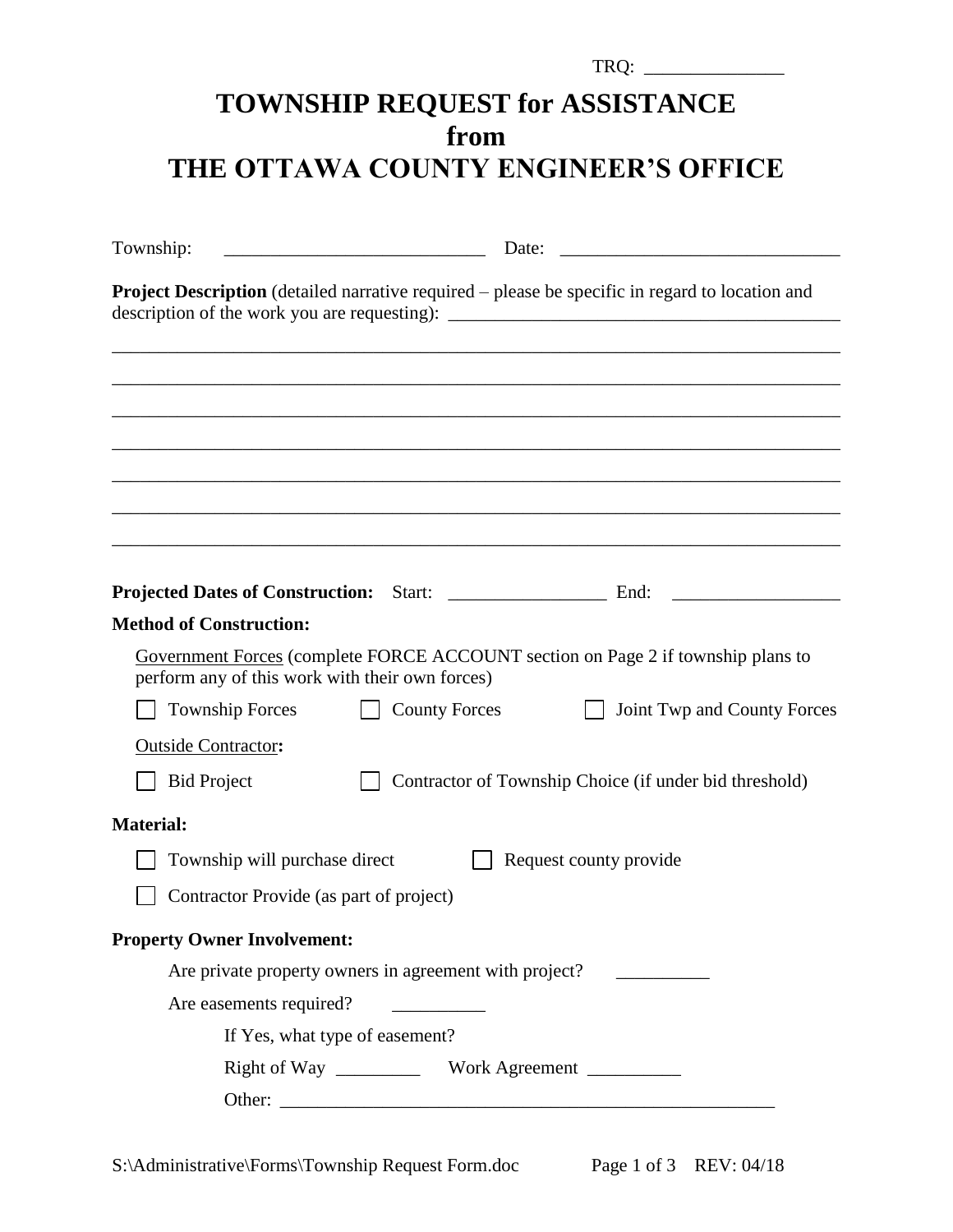| Township Employee Name                                                                                                                                                                           | Hourly Rate of Pay<br>(no benefits) | Hours                                                     |
|--------------------------------------------------------------------------------------------------------------------------------------------------------------------------------------------------|-------------------------------------|-----------------------------------------------------------|
|                                                                                                                                                                                                  |                                     |                                                           |
|                                                                                                                                                                                                  |                                     |                                                           |
| <b>Material List</b>                                                                                                                                                                             | Quantity                            | Twp Unit Price                                            |
|                                                                                                                                                                                                  |                                     |                                                           |
|                                                                                                                                                                                                  |                                     |                                                           |
| Equipment                                                                                                                                                                                        | Township/<br><b>FEMA</b> Rate       | Hours                                                     |
|                                                                                                                                                                                                  |                                     |                                                           |
|                                                                                                                                                                                                  |                                     |                                                           |
| <b>Township Contact Information</b><br>(Please list the individual(s) we should contact in regard to this request. If more than one<br>person please list in order you wish us to contact them.) |                                     |                                                           |
|                                                                                                                                                                                                  |                                     |                                                           |
|                                                                                                                                                                                                  |                                     | Phone: $\frac{1}{\sqrt{1-\frac{1}{2}} \cdot \frac{1}{2}}$ |
| Township Priority Level: _________                                                                                                                                                               |                                     |                                                           |